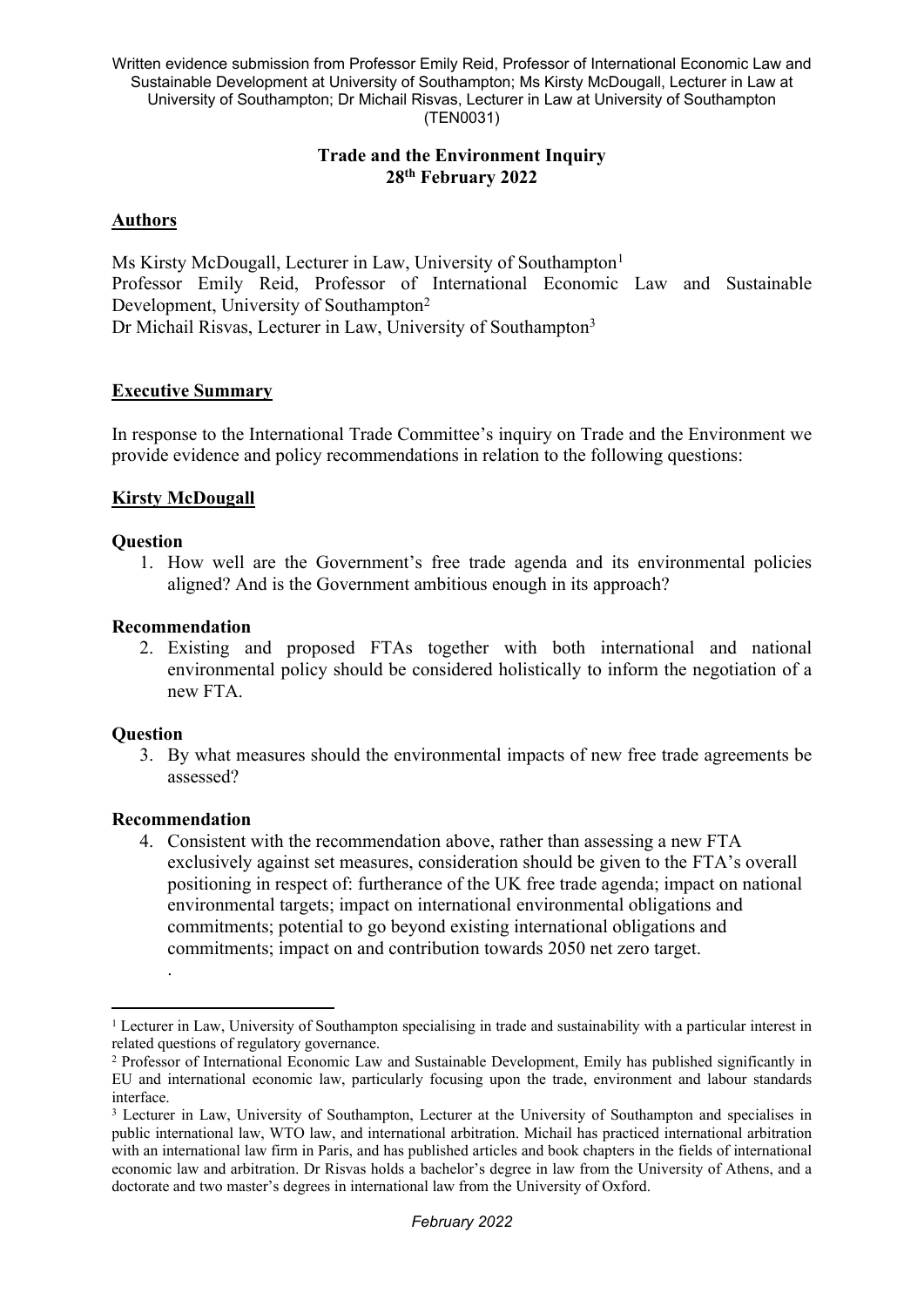# **Emily Reid**

## **Question**

5. What are the benefits and costs of the UK's approach to environmental and climate change commitments in free trade negotiations to date?

# **Recommendations**

- 6. Explicitly include environment and climate as key elements of cooperation in every trade agreement and provide for appropriate action to be taken in the case of failure to enforce, or violation of environment and climate commitments.
- 7. Continue to be flexible regarding the substantive commitments agreed in order to secure at least a minimum level of commitment in every agreement.
- 8. Recognise explicitly in each agreement the inter-dependence of Trade, Environment and Social interests as manifested in sustainable development.

# **Question**

9. What can the UK learn from how other countries' experiences of aligning trade and environmental policies? How have other countries innovated in this area?

# **Recommendations**

- 10. Have regard to arbitral decisions relating to jurisdiction over labour provisions and disputes in the drafting of the scope of environment provisions.
- 11. Place environment and sustainable development more broadly at the heart of cooperation in its FTAs, recognising the indivisibility and mutual dependence of economic, environmental and social development, as manifested in sustainable development and thus underpinning the entire agreement, as a basis of cooperation, rather than including these interests as distinct chapters of cooperation.

# **Michail Risvas**

## **Question**

12. To what extent might the inclusion of Investor-State Dispute Settlement clauses in free trade agreements affect the UK's climate change policies?

## **Recommendation**

13. The UK should include Investor-State Dispute Settlement (ISDS) clauses together with 'carve out' clauses in the investment chapters of its free trade agreements (FTAs), protecting investors and investments, while safeguarding its right to introduce or maintain climate-change mitigation measures which are adopted and applied in good faith and on a non-discriminatory basis.

# **Note**

14. These responses and recommendations have been constrained by space and time; the three authors will be happy to answer any questions, or expand on any particular areas, either in writing or orally, at the request of the Committee.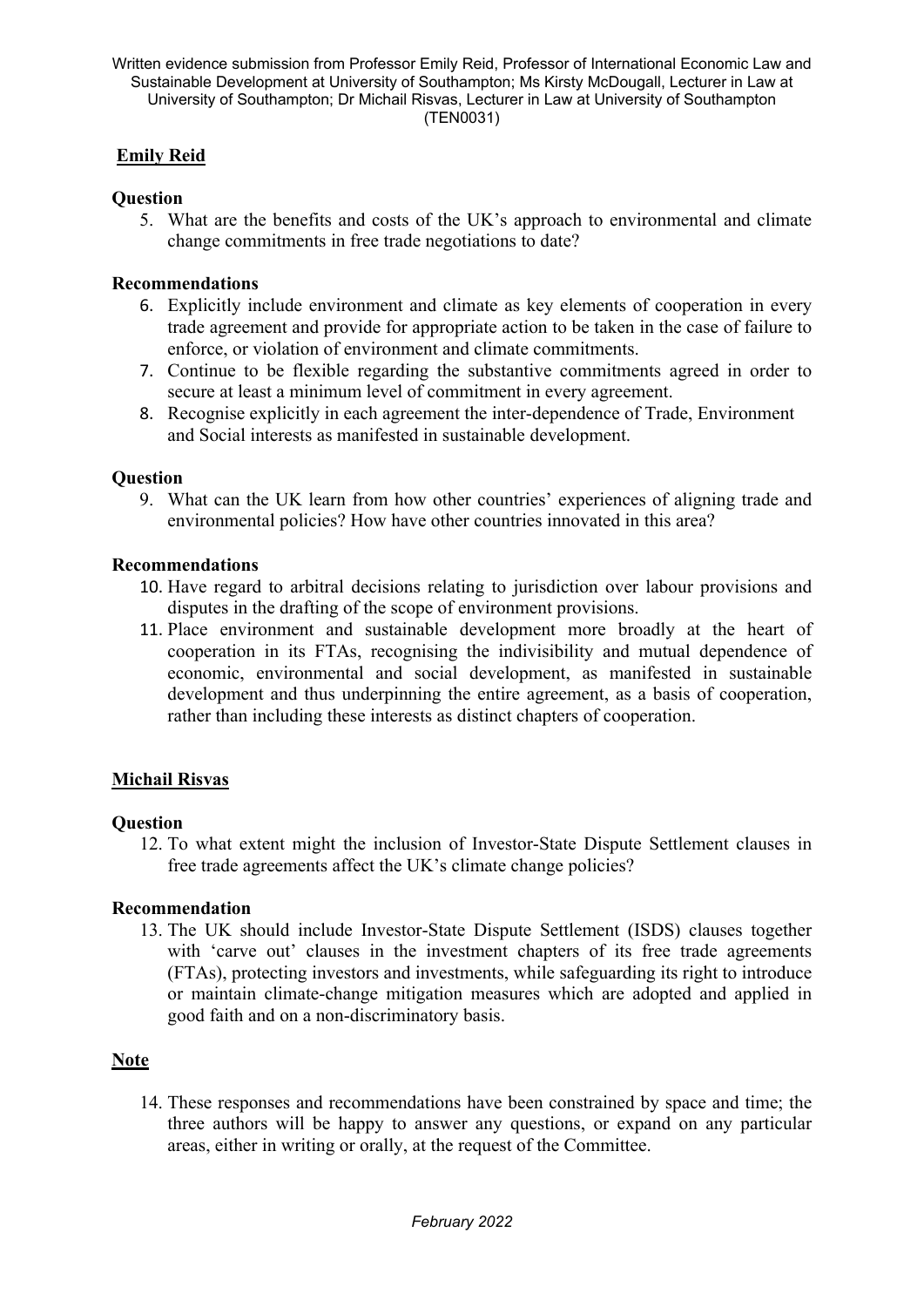## **Relevant background publications**

Emily Reid, *Balancing Human Rights, Environmental Protection and International Trade: Lessons from the EU Experience* Oxford, Hart 2015.

Emily Reid, *'Trade, Environment and Human Rights'* for Trade and Environment, (ed) P Delimatsis and L Reins, Volume 6, Elgar Encyclopedia of Environmental Law, Edward Elgar 2021.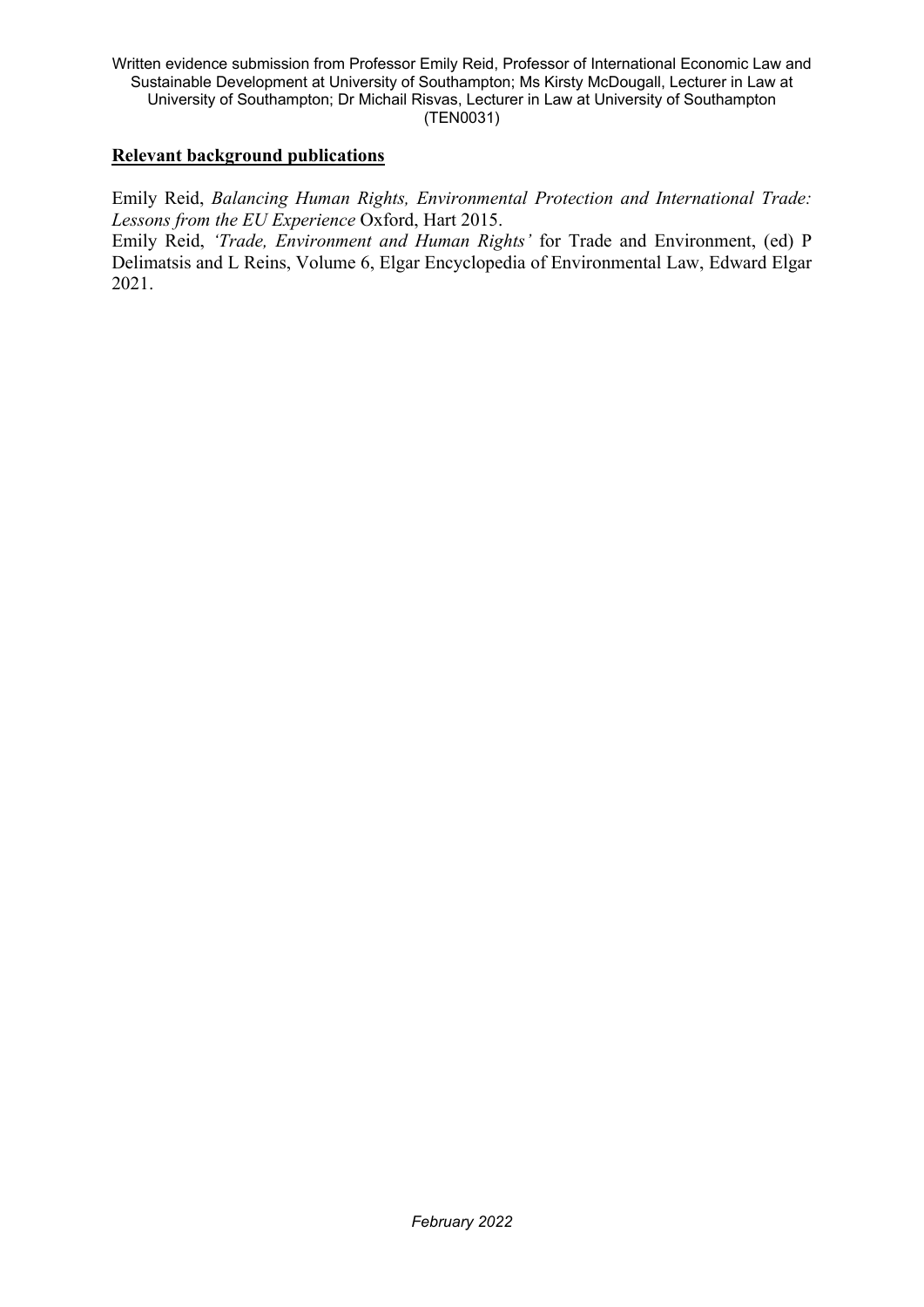**How well are the Government's free trade agenda and its environmental policies aligned? And is the Government ambitious enough in its approach? (**Kirsty McDougall)

- 15. To establish the extent of alignment between the Government's free trade agenda and its environmental policies, international environmental commitments and obligations must be considered alongside national environmental policy. Environmental policy has both external and internal aspects which should be considered holistically to facilitate a flexible approach to the Government's free trade agenda whilst also ensuring environmental obligations and targets are being worked towards. This approach allows for considerable flexibility which is key to balancing free trade and environment considerations.
- 16. The Green Trade report aligns UK environmental protection with its *international obligations*. <sup>4</sup> A holistic consideration of international commitments and obligations alongside UK target based national policies are necessary to establish the current landscape which can allow the UK to make flexible and informed decisions in FTA negotiations. When assessing how future FTAs align with environmental policy obligations, commitments and targets it is necessary to consider both national and international environmental policy to establish how the proposed FTA fits into the overall alignment of free trade and the environment. At present environmental considerations in FTAs focus on international commitments and obligations, unsurprisingly given the context. The UK environmental policy, however, is multifaceted giving rise to a question concerning the extent to which this is or should be considered in the UK's negotiating approach. National policy is target based within a statutory framework, the Environment Act 2021, Part 1 of which is focused on environmental governance and sets out targets to achieve the UK's 25 year Environment Plan, including provisions for remedial action to be taken where targets are unlikely to be met. Comparatively, the UK has increased its environmental commitments internationally and a flexible approach has been taken to UK international environmental policy with Climate commitments for example being

<sup>&</sup>lt;sup>4</sup> 'Across FTA's the UK will continue to ensure a high level of environmental protection in line with its *international obligations as well as seeking to promote clean growth.*' UK Board of Trade, *Green Trade Report* (July 2021)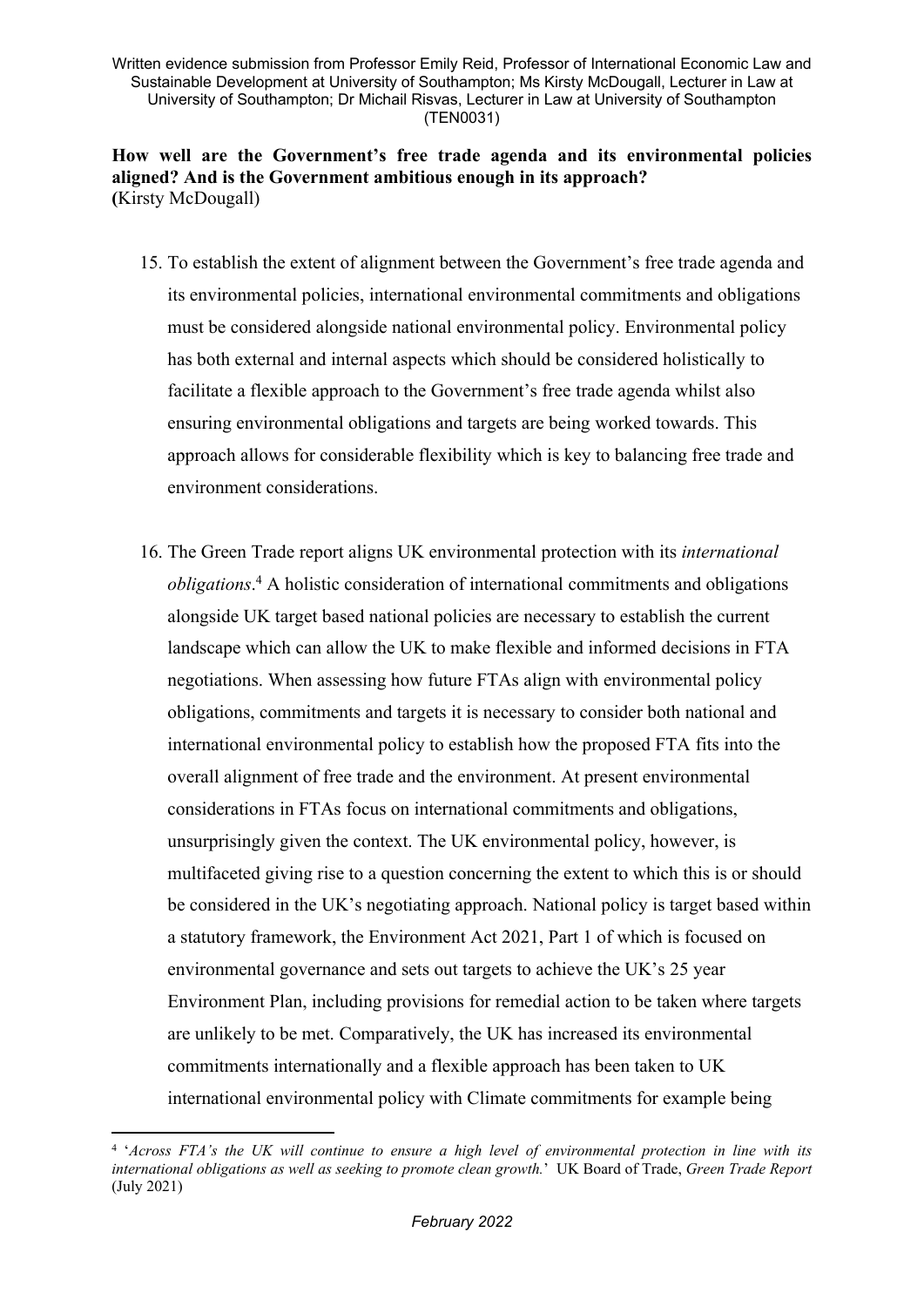made both within the UN Convention Framework on Climate Change and outwith that process through other deals and initiatives, for example the US-EU led pact to cut methane emissions by 30% by 2030.

- 17. Therefore, alignment between the UK government's free trade agenda and environmental protection obligations can be achieved if international and national environmental policy are considered alongside one another during FTA negotiations. In addition, regard should be had to the wider partnership context rather than considering individual FTAs in isolation during the negotiation process. This should support a balancing of trade and environmental protection by the UK government.
- 18. The importance of the UK free trade agenda cannot be overstated in post-Brexit UK. Drawing from the flexible approach the Government has taken to international environment policy there is potential to be cautiously ambitious whilst aligning free trade and environmental protection. Environmentally focused FTAs may be entered where the trade partner is most amenable. (For example, a more ambitious approach may be taken in the UK-New Zealand FTA.) The individual nature of an FTA allows for this approach and is evident in a comparative analysis of the EU-UK Trade and Cooperation Agreement and the UK-Australia FTA. A flexible approach permits the UK to be a leader in environmentally considered/focused FTA's from concluding agreements with environmental policy clauses through to encouraging environmental policy discussions in agreements with less amenable partners. The success of this approach is reliant on harmonising the consideration of existing and proposed FTAs with both international and national environmental policy when considering the terms of the FTA that is being concluded.

## **By what measures should the environmental impacts of new free trade agreements be assessed?** (Kirsty McDougall)

19. The need for a flexible approach set out above impacts on the assessment of the environmental impact of new FTAs. Set measures applicable to the assessment of all new FTAs are not possible under a flexible approach which balances trade and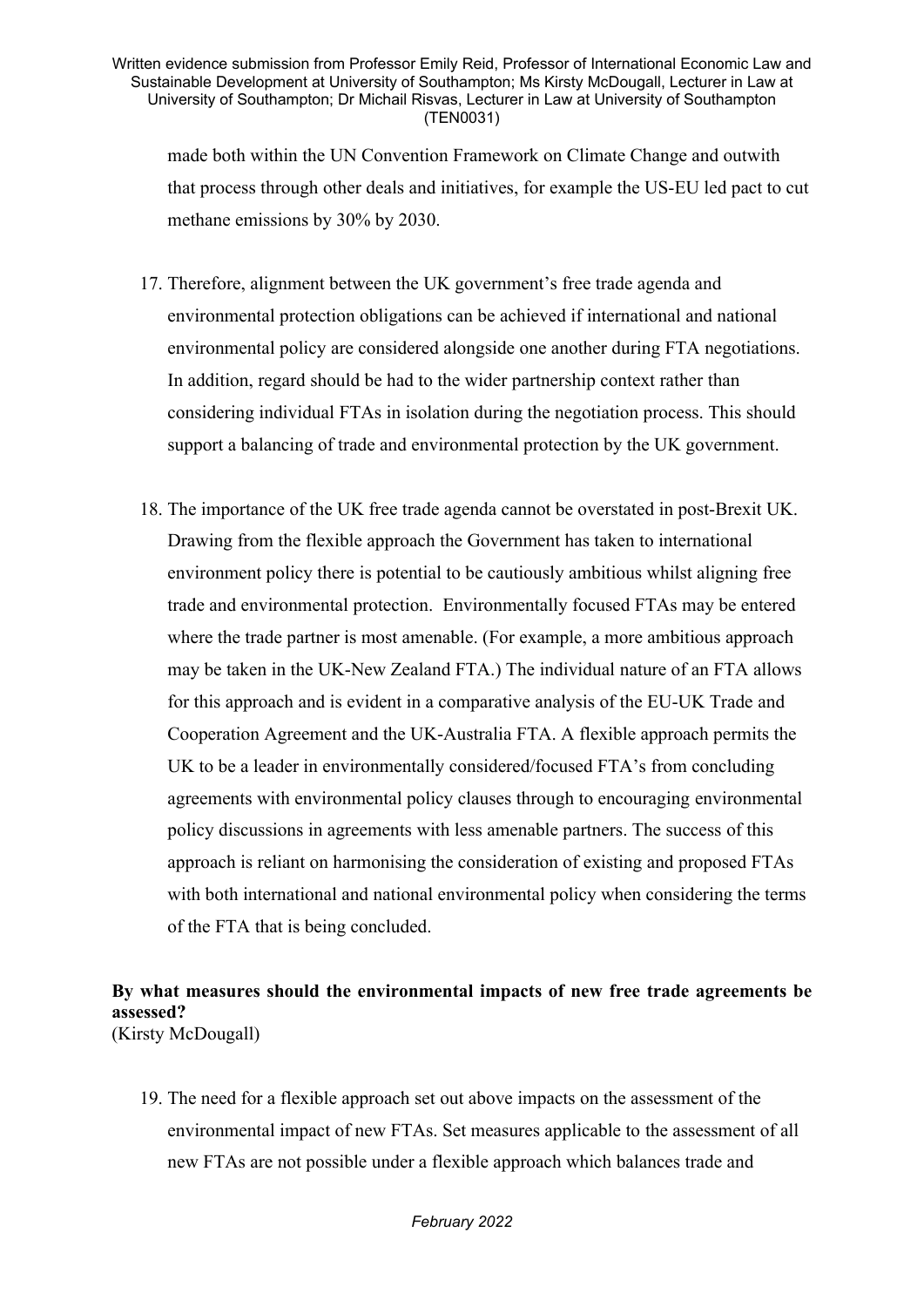environment overall. Instead, the focus is on checking and balancing the impact of the new FTA against the landscape of existing and future FTAs alongside national and international environmental policy, obligations and commitments.

- 20. The drawbacks of a flexible approach need to be considered but do not outweigh the benefits. Without set measures, reporting on the potential environmental impact of a new FTA can be less transparent *prima facie*. In establishing the potential impact of the FTA the assessment can be lengthy and open to greater conjecture due to the lack of defined measures. Further, individual FTAs are open to the critique that the UK is willing to undercut environmental protections in the pursuit of FTAs.<sup>5</sup> However, the time investment allows for alignment between free trade and the environment and in turn delivers a considered approach that increases overall transparency. Individual FTAs will not set standards for the UK's environmental protection policy considerations in trade agreements. Instead, they are considered in the entirety of the UK's free trade agenda and environmental policy.
- 21. Rather than focus on set measures of assessment, consideration should be given to the FTAs overall positioning in respect of:
	- a) furtherance of the UK free trade agenda
	- b) impact on national environmental targets
	- c) impact on international environmental obligations and commitments
	- d) potential to go beyond existing international obligations and commitments
	- e) impact on and contribution towards 2050 net zero target
- 22. This lens of assessment can allow conclusions to be drawn about the value of the FTA overall for both trade and the environment. There are numerous ways to meaningfully quantify and report on the decision to enter a particular FTA, for example a summary statement contextualising the trade and environmental impact of the FTA.

<sup>5</sup> A concern in the EU-UK TCA due to the internal market and the potential of the UK to benefit from trade distortions and unfair competitive advantages. This was dealt with by establishing the level playing field for open and fair competition. European Commission, 'Political Declaration Setting Out the Framework for the Future Relationship between the European Union and the United Kingdom' para 77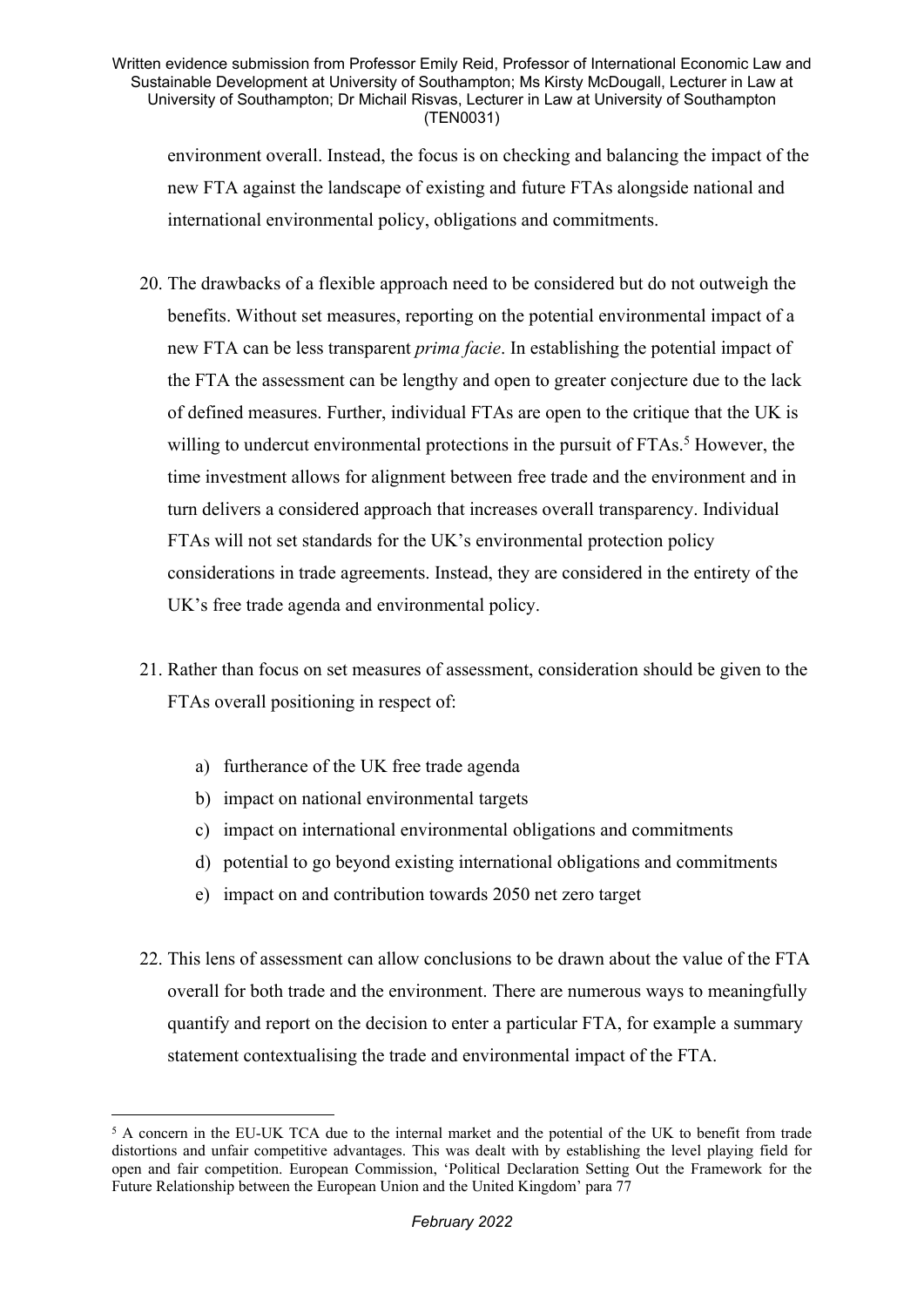23. To effectively balance free trade and the environment the costs and benefits of entering FTAs need to be widely contextualised. This allows for informed decision making and clear monitoring of trade and environmental protection whilst also providing flexibility where necessary for the furtherance of trade and creating opportunity for increasing environmental protections in free trade practices.

# **What are the benefits and costs of the UK's approach to environmental and climate change commitments in free trade negotiations to date?** (Emily Reid)

- 24. This part focuses upon the costs and benefits of two key characteristics of the UK's approach to environmental and climate change commitments in free trade negotiations to date, evident in the outcomes of those negotiations. First that the UK, to date, has achieved universality of inclusion of a commitment to environment and climate change in each of the agreements it has concluded. Secondly, that the environment and climate related commitments included are predominantly reaffirmations of existing commitments and commit the parties to non-regression. That is, they do not commit the UK or the partner state to specific outcomes beyond those to which they have already committed, but they do commit the parties to not reduce their existing commitments.
- 25. The universality of the UK's inclusion of environment/climate and sustainability commitments in trade agreements allows the UK to position itself as a leader in this field. This however comes at a cost in that there is a lack of consistency with regard to the depth of commitment. For example there is a significant difference between the position taken in the EU-UK Agreement, in which the fight against climate change is an 'essential element' of the partnership (the consequences of which will be discussed below), compared to the outcome in the EU-Japan Agreement in which the Chapter on Sustainable Development is excluded from Dispute Settlement.<sup>6</sup> In this regard the UK could be criticised for inconsistency. This substantive variation could, however, be argued to be a consequence of the inclusion of a minimum level of commitment to the environment/fighting climate change in every agreement, thereby supporting the

<sup>6</sup> Article 16.17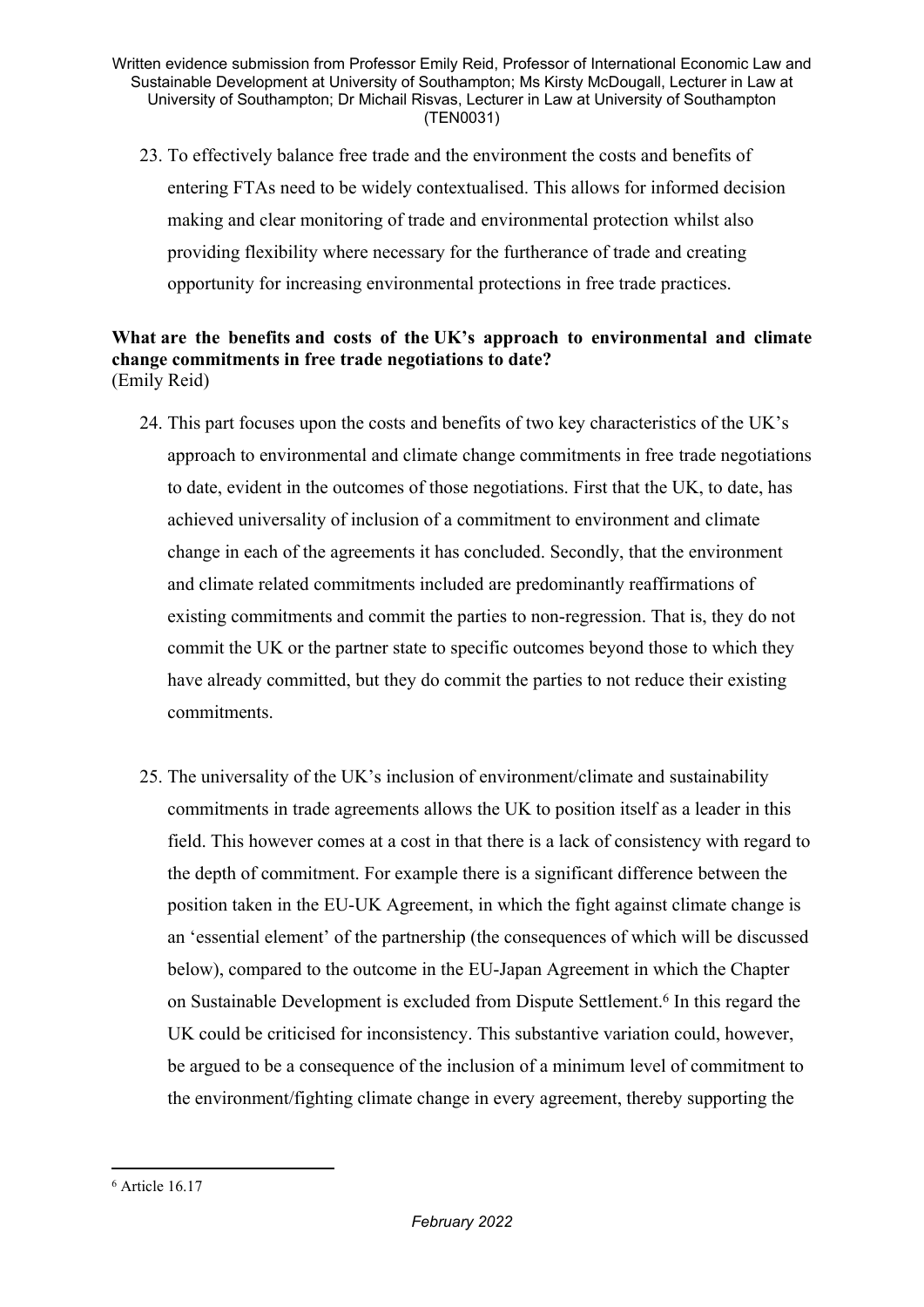development of a culture for environmental protection and climate action, even if the same substantive outcomes cannot be achieved in every context.

- 26. This flexibility with regard to the substance of the commitment has a further potential benefit: it may help to insulate the UK from criticism that it is seeking to impose its values on partner states, while securing some commitment to environment in every agreement, going further where both parties share a deeper commitment.<sup>7</sup> Using as the reference point international and multilateral agreements that the parties are already committed to further assists in this regard.<sup>8</sup> This itself potentially makes it easier to reach agreement on the inclusion of environmental provisions in a trade agreement, which has not always been free of controversy.<sup>9</sup>
- 27. With regard to their environmental commitments, the Agreements which have been concluded so far largely tend to be non-regressive and based on reaffirmations of the parties' existing commitments. The benefit of this is that, as noted above, this approach to negotiation and drafting can make it easier to achieve agreement on the inclusion of what might otherwise be controversial commitments. The EU-UK Agreement is thus largely 'non-regressive' in that it commits the parties to upholding and maintaining current standards rather than introducing new or deeper commitments relating to environmental protection (including commitments to combat climate change and sustainable development). One benefit of the way in which this is framed is that it would not be inconsistent with the agreement for the UK to increase its environmental standards and commitments. In contrast, it would be problematic for the UK to reduce its domestic standards, which could be perceived as a potential cost.
- 28. In this context it should be noted that Article 771 of the EU-UK Agreement provides that Article 764 (Fight Against Climate Change) is an essential element of the partnership established by the agreement. Article 772 goes on to provide that 'If either Party considers that there has been a serious and substantial failure by the other Party

<sup>7</sup> Such criticism has been made of the EU previously, in the context of inclusions of human rights conditionality in trade agreements.

<sup>8</sup> E.g. see UK-Japan CEPA Article 16.4.

<sup>9</sup> This is very clearly supported by Scott Morrison's comments in Autumn 2021 regarding the leaked suggestion that the AUS-UK Agreement might commit the states to go beyond the parties' existing Paris Agreement commitments.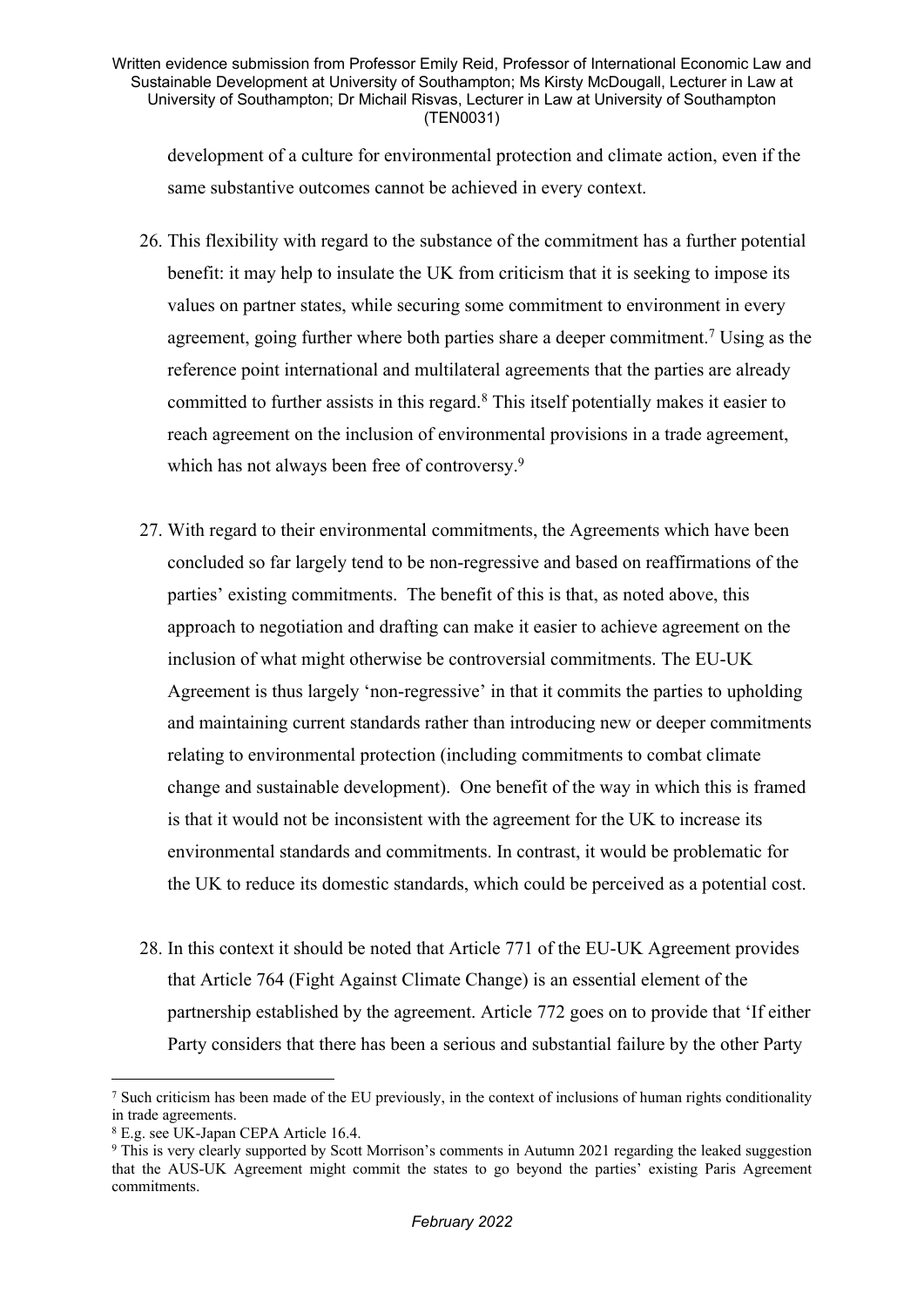to fulfil any of the obligations that are described as essential elements in Article 771, it may decide to terminate or suspend the operation of this Agreement or any supplementing agreement in whole or in part.'

- 29. This provides a clear benefit in that the fight against climate change is placed at the heart of the agreement. The EU has, however, previously demonstrated itself to be willing to invoke such suspension clauses in the context of labour standards and human rights conditionality. The UK can therefore expect that the EU would be willing to invoke Article 772 if it had cause to do so.
- 30. The Australia-UK Agreement is also significant as this is the first fully free-standing agreement that the UK has concluded since Brexit; as such it provides perhaps the clearest an indication of the contemporary priorities of the parties. Unlike the UK-Japan CEPA, while the first step relating to any matters arising under the Environment Chapter is consultations, Article 22.26 (Dispute resolution) provides that recourse can be made to Dispute Settlement under Article 30 if consultations fail to resolve issues.
- 31. The Environment chapter (22) is modelled upon the CPTPP, and the Agreement in Principle indicated it would not go beyond CPTPP. There are, however, a number of additional areas of cooperation including Climate, Circular Economy, Marine Litter and Sustainable Forestry.
- 32. While many of the commitments in the Australia-UK Agreement are aspirational, and affirmative of existing commitments, such as those deriving from the Paris Agreement, the mere fact of their inclusion is significant. Furthermore, the possibility of recourse to dispute settlement gives them more weight, and teeth, than those existing commitments otherwise had. Once again this may be seen as both a benefit and a potential cost.

**What can the UK learn from how other countries' experiences of aligning trade and environmental policies? How have other countries innovated in this area?** (Emily Reid)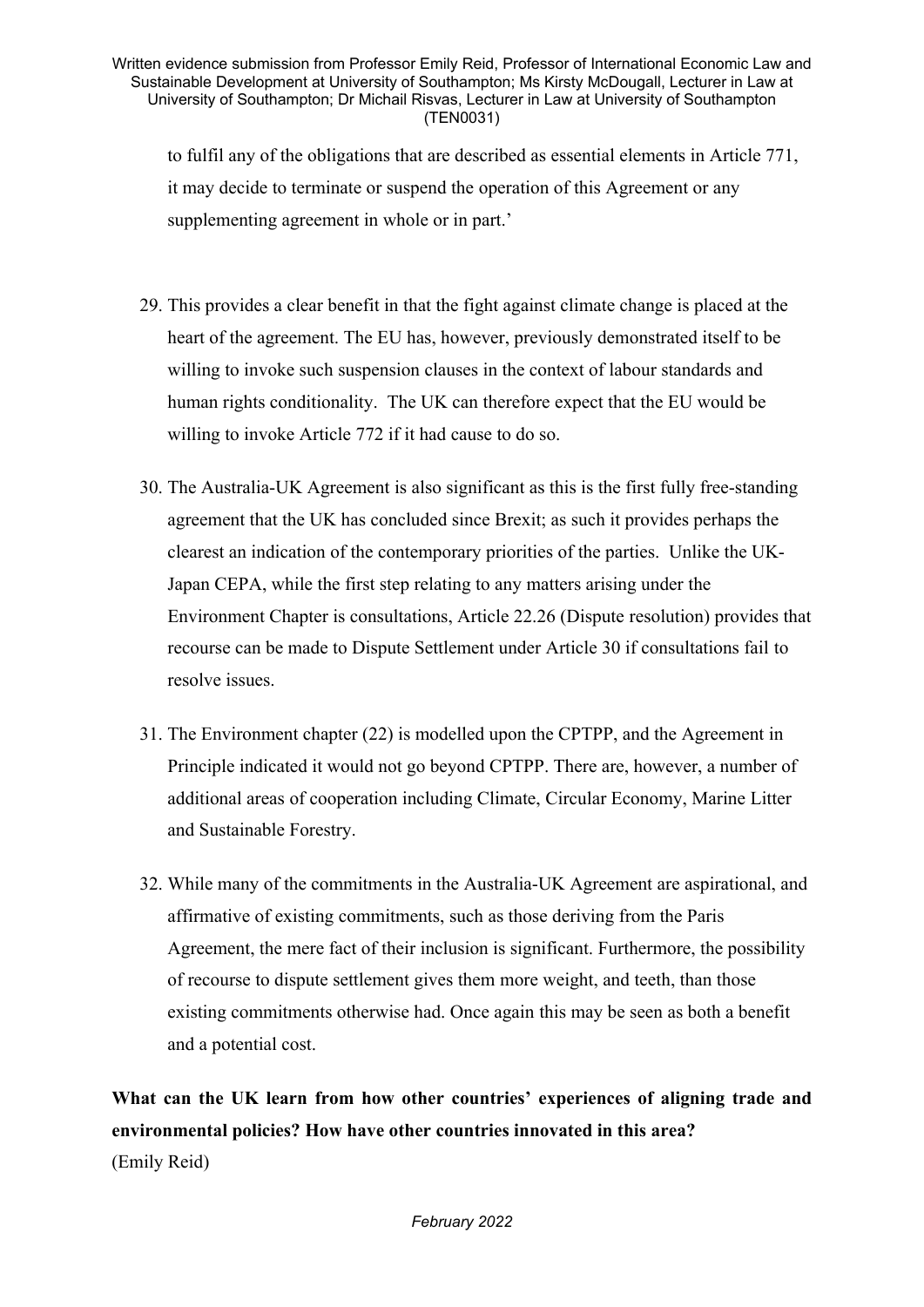- 33. The EU has been a leader in this field building on its related innovation in the 1990s: the introduction of human rights conditionality in all its agreements with third states. A similar approach is evident with regard to the fight against climate in Article 771 EU-UK Agreement noted above. Lessons can therefore be drawn by the UK from the EU's experience with human rights conditionality for environment and climate provisions.
- 34. The approach of the EU regarding Sustainable Development is also worthy of reflection. Its agreement with Korea in 2011 was recognised as the first of the EU's 'new generation' of Agreements and was ground-breaking in including a Chapter (13) on Sustainable Development. The Agreement also put in place a dispute settlement process. This is focussed first upon dialogue, with sanctions or suspension of benefits to be invoked as a last resort. Significantly, however, as with human rights conditionality, the EU has demonstrated itself to be willing to enforce its sustainable development provisions, and brought an action against Korea on the grounds that its labour laws were inconsistent with Article 13.4.3 of the FTA. A key question was whether the Panel had jurisdiction: Korea argued that the matter was outside the scope of the Agreement. The expert Panel found however, based on Article 13.2.1, that it had jurisdiction.<sup>10[\]](https://ukc-word-edit.officeapps.live.com/we/wordeditorframe.aspx?ui=en-US&rs=en-US&wopisrc=https%3A%2F%2Fsotonac-my.sharepoint.com%2Fpersonal%2Fwd1v20_soton_ac_uk%2F_vti_bin%2Fwopi.ashx%2Ffiles%2Fa2479bed5e27478b8805e117b43c6ddb&wdlor=c627B233B-94EA-4039-AC76-B2D274220802&wdenableroaming=1&mscc=1&wdodb=1&hid=9FD624A0-6014-3000-EC2A-4DD57B471563&wdorigin=Other&jsapi=1&jsapiver=v1&newsession=1&corrid=2422c8f8-205b-4091-8df1-13080f54fece&usid=2422c8f8-205b-4091-8df1-13080f54fece&sftc=1&mtf=1&sfp=1&instantedit=1&wopicomplete=1&wdredirectionreason=Unified_SingleFlush&rct=Medium&ctp=LeastProtected#_ftn1)</sup> Although this dispute concerned the labour provisions of sustainable development, it is possible to extrapolate lessons from this for consideration in the drafting of environmental aspects of sustainable development provisions and commitments.<sup>11</sup>
- 35. Building on the EU approach, and depending on the level of depth of commitment the UK wishes to engage, there is a question whether rather than continuing to include distinct chapters on Environment/Climate, the UK should move towards an approach which puts Environment and Climate provisions, and indeed Sustainable Development more broadly, at the core of cooperation, essentially mainstreaming it so

<sup>&</sup>lt;sup>10</sup> This is very clearly supported by Scott Morrison's comments regarding the leaked suggestion that the AUS-UK Agreement might go beyond the parties' existing Paris Agreement commitments.

<sup>11</sup> This dispute can be usefully contrasted with the outcome in the US- Guatemala dispute. *Labour Guatemala – Issues Relating to the Obligations Under Article 16.2.1(a) of the CAFTA-DR* (2017), para 190 in which the breach in question was held to be outside the scope of the Agreement as a result of the scope there extending to matters 'affecting trade between the parties'.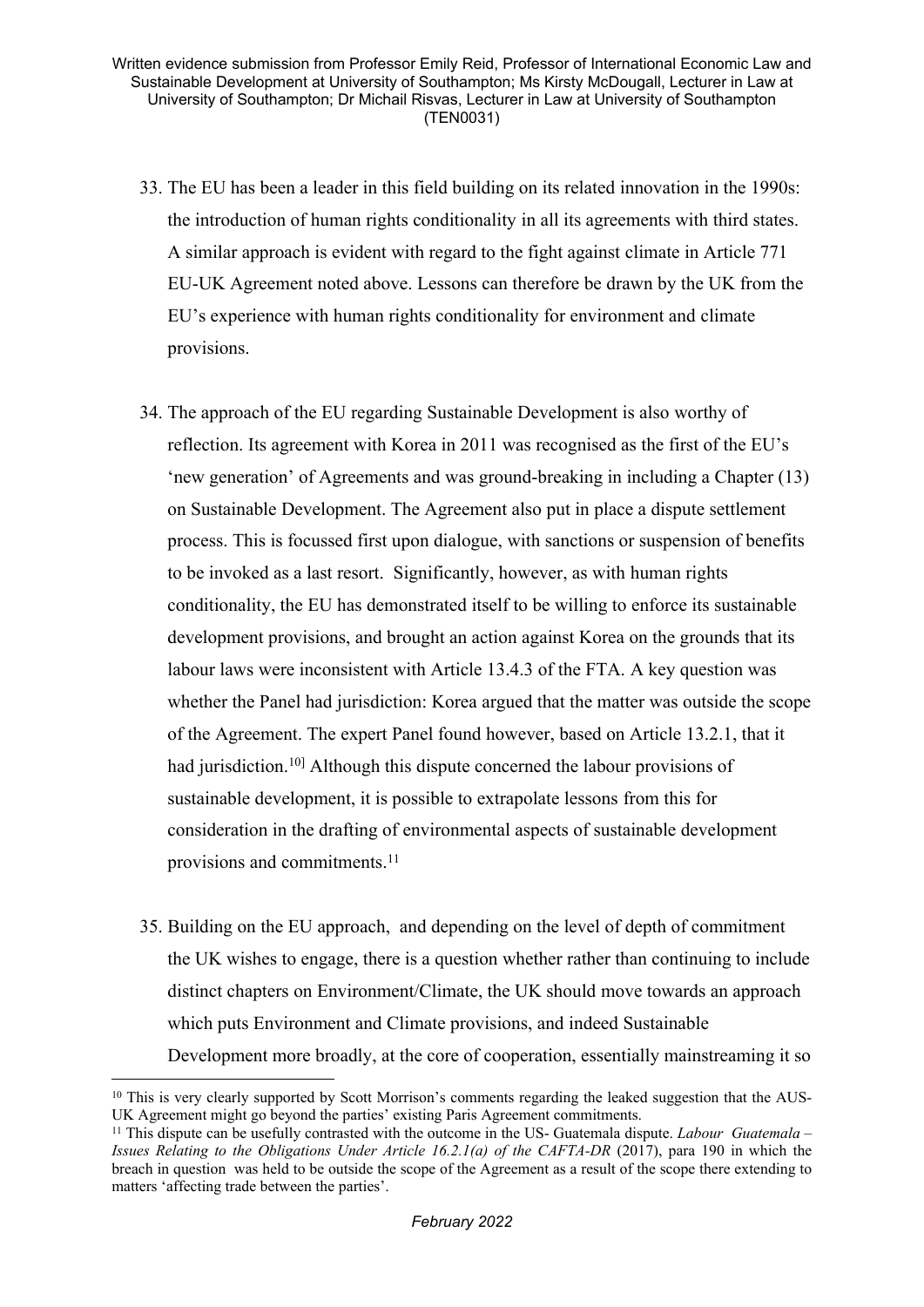that it underpins the entire breadth of cooperation, rather than being one aspect of cooperation. This would be consistent with pragmatic recognition of the indivisibility and mutual dependence of economic, environmental and social development manifested in the commitment to sustainable development.

36. Aside from this, the US-Mexico-Canada Agreement contains a rapid response mechanism through which to address particular breaches of labour standards. There may be some benefit in exploring the potential value or not of such an approach for key environmental issues.

# **And to what extent might the inclusion of Investor-State Dispute Settlement clauses in free trade agreements affect the UK's climate change policies?** (Michail Risvas)

- 37. While FTAs recently concluded by the UK do not contain ISDS clauses the UK is in the process of acceding to the Comprehensive and Progressive Agreement for Trans-Pacific Partnership (CPTPP), which makes provision for ISDS. Although '[a]cademic research is yet to explore climate-related arbitration as strictly understood', the inclusion of ISDS in future FTAs will benefit the UK without posing a significant threat to the UK's climate change policies for several reasons set out below. The chance of successfully using such provisions to challenge measures adopted in pursuit of climate change mitigation policies by the UK, would primarily depend on the way in which such policies are implemented.
- 38. First, the UK's traditional commitment to (domestic and international) Rule of Law and its dual-role as both a capital-exporting and capital-importing economy clearly speak in favour of the inclusion of ISDS in its FTAs.<sup>12</sup>
- 39. Second, the power of arbitral tribunals constituted on the basis of investment treaties or investment chapters contained in FTAs ('arbitral tribunals') is circumscribed:

<sup>12</sup> D Collins, 'The UK Should Include ISDS in its Post-Brexit International Investment Agreements' (2017) 14 Manchester Journal of International Economic Law 301.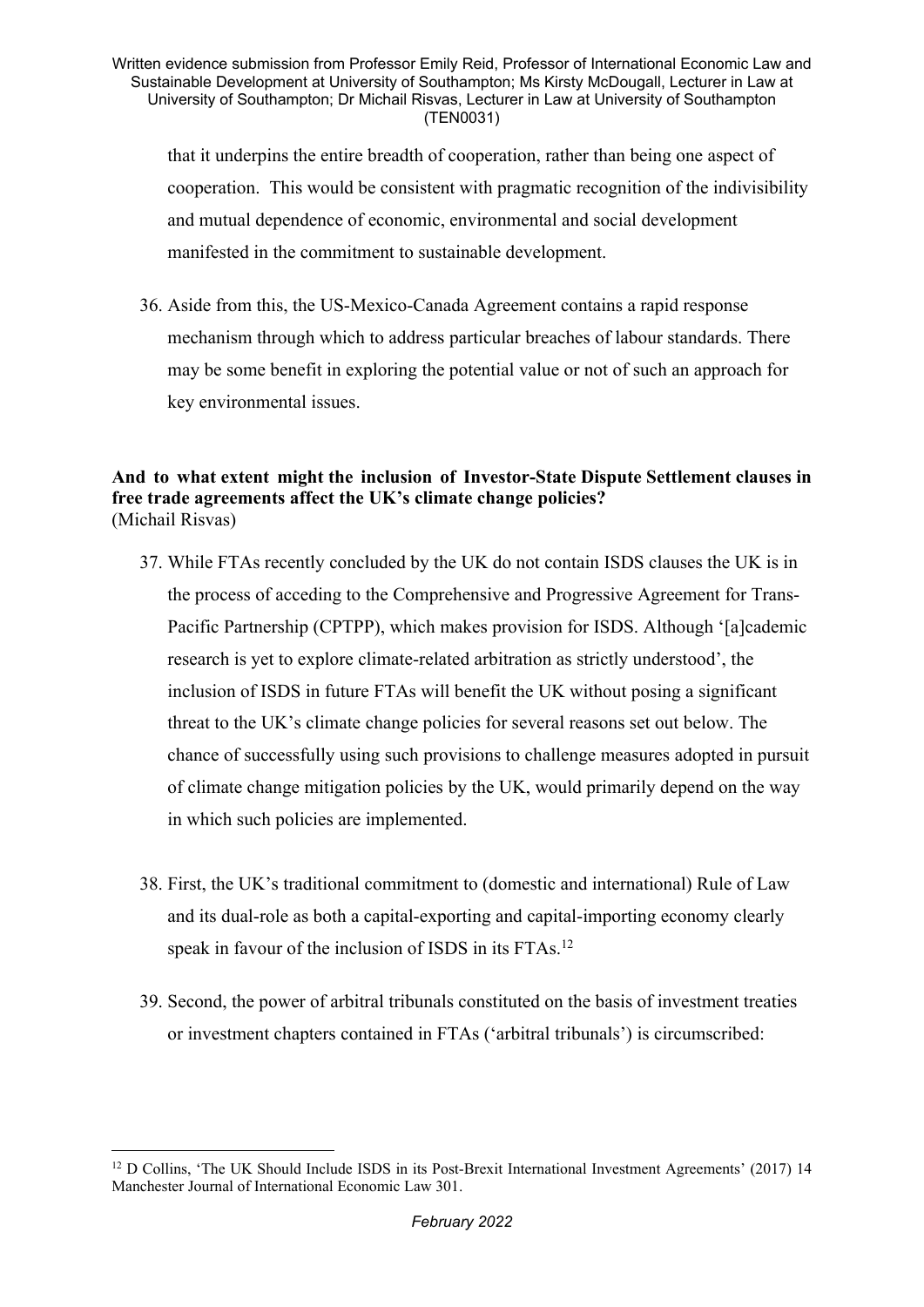- a) Unlike many domestic courts, arbitral tribunals do not have the power to order States to change their legislative or administrative measures, even if such measures are found to be inconsistent with substantive treaty standards regarding investment protection; arbitral tribunals can only award compensation (monetary damages).<sup>13</sup>
- b) Unlike courts in common law jurisdictions (such as the UK), arbitral tribunals are not legally bound by precedent, *i.e.* earlier decisions of other tribunals.
- c) Although the matter is still extensively debated in scholarship, there is no empirical evidence that ISDS practice is biased against States and in favour of foreign investors.<sup>14</sup>
- d) Arbitral tribunals show deference to legislative, judicial, and, more generally, decision-making processes of States, although the precise contours of such deference are still being refined in the relevant case law.<sup>15</sup>
- 40. Third, modern investment treaties or investment chapters of FTAs usually contain explicit 'carve out' clauses in relation to environmental protection measures, ensuring that such measures cannot be considered as inconsistent with the substantive protection (that must be) offered to investments or investors. For example, Article 9.16 of the CPTPP provides that '[n]othing in this Chapter shall be construed to prevent a Party from adopting, maintaining or enforcing any measure otherwise consistent with this Chapter that it considers appropriate to ensure that investment activity in its territory is undertaken in a manner sensitive to environmental, health or other regulatory objectives'.

<sup>13</sup> See *LG&E Energy Corp, LG&E Capital Corp, and LG&E International, Inc v Argentine Republic*, ICSID Case No ARB/02/1, Award, 25 July 2007, para 87: '[t]he judicial restitution required in this case would imply modification of the current legal situation by annulling or enacting legislative and administrative measures that make over the effect of the legislation in breach. The Tribunal cannot compel Argentina to do so without a sentiment of undue interference with its sovereignty'.

<sup>14</sup> See S D Franck, Empirically Evaluating Claims about Investment Treaty Arbitration' (2007) 86 North Carolina Law Review 1; S D Franck, *Arbitration Costs: Myths and Realities in Investment Treaty Arbitration* (Oxford University Press, Oxford 2019).

<sup>&</sup>lt;sup>15</sup> See S W Schill, 'Deference in Investment Treaty Arbitration: Re-conceptualizing the Standard of Review' (2012) 3 Journal of International Dispute Settlement 577.